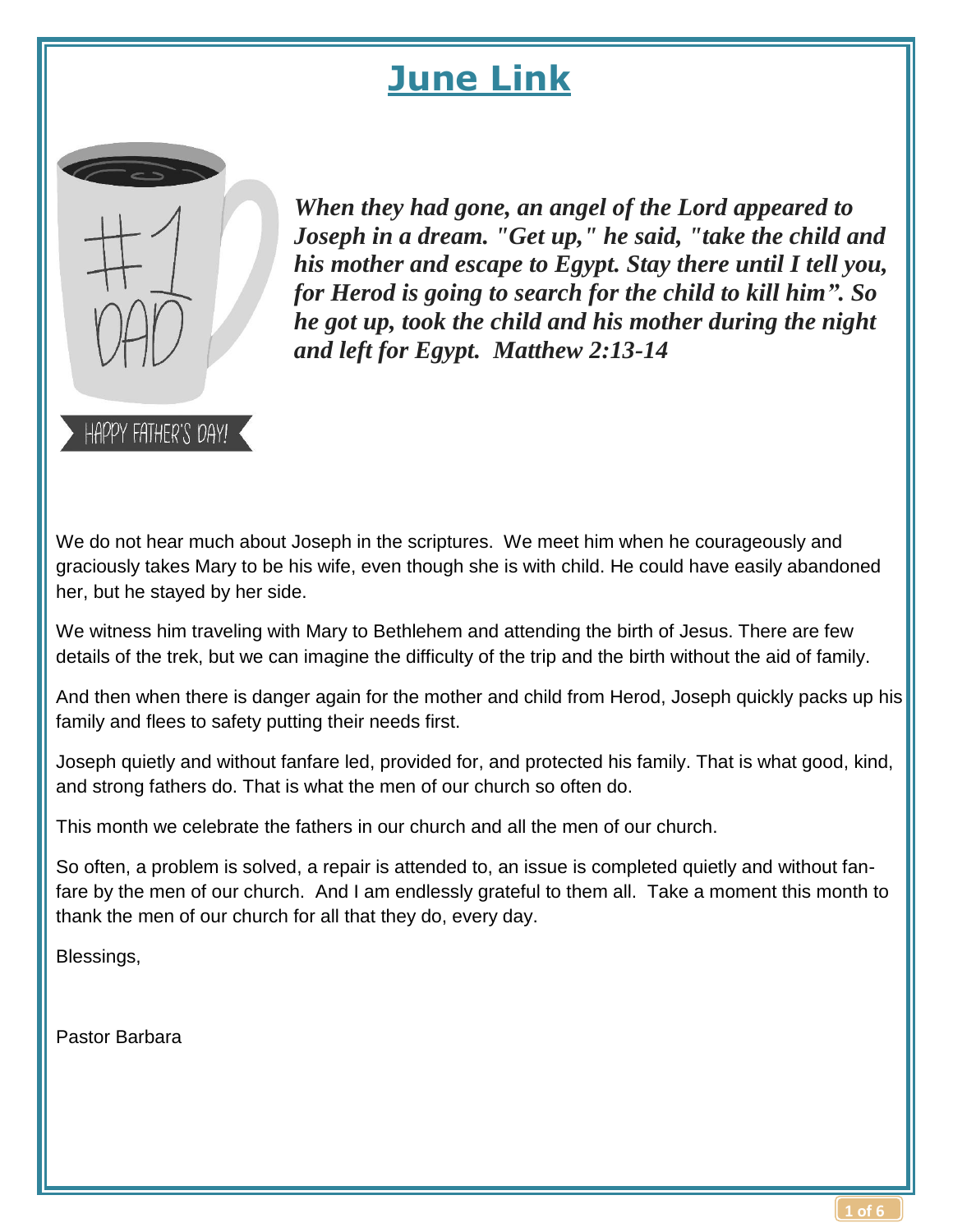

**\*\*Because of the COVID-19 virus all meetings and Church Schedules are tentative. Please call or email me to confirm.**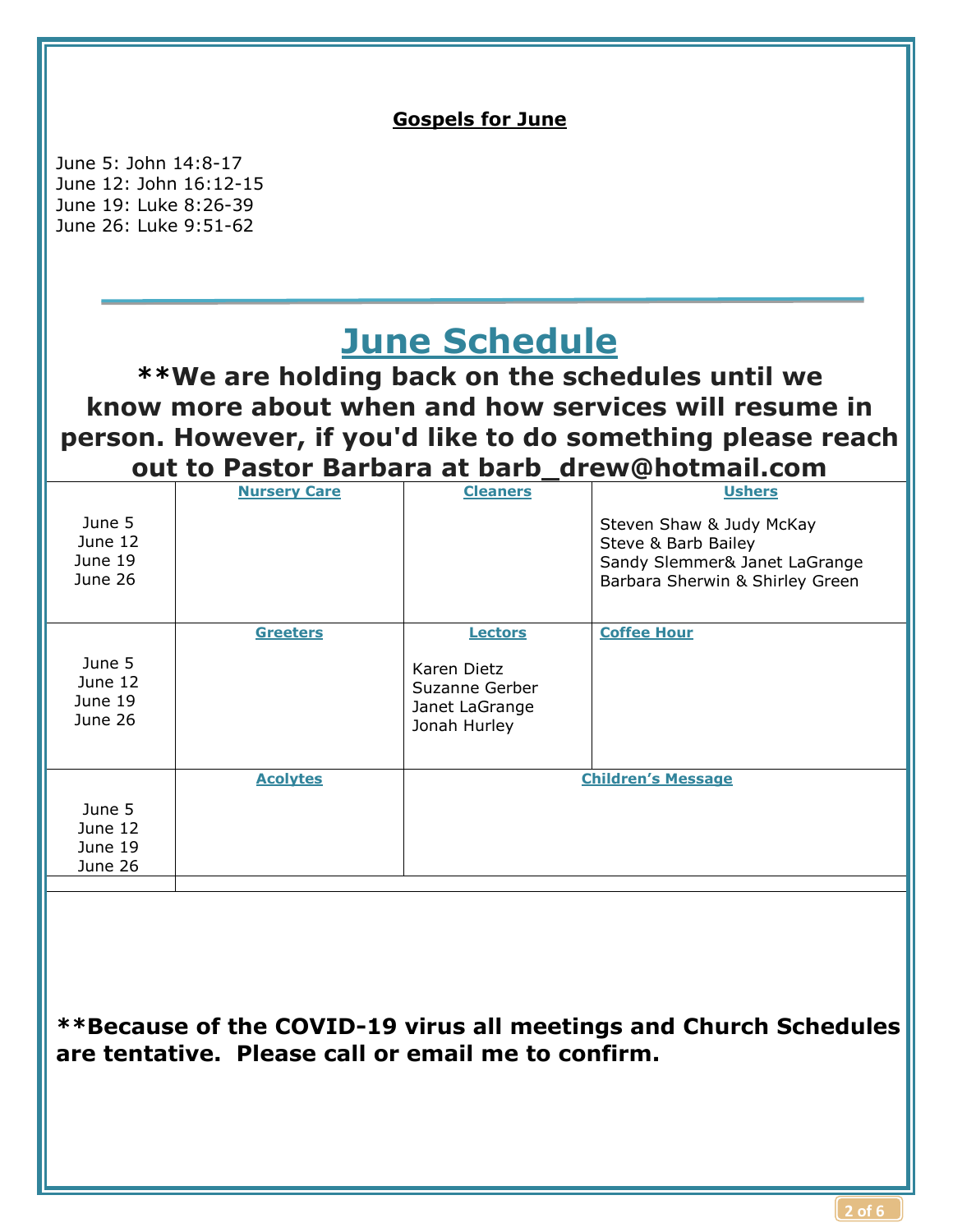## **June**

| SUN.                                                                          | MON.                                       | TUES.                                                                                                  | WED.                    | THUS.                                                               | FRI. | SAT.                                                                                                  |
|-------------------------------------------------------------------------------|--------------------------------------------|--------------------------------------------------------------------------------------------------------|-------------------------|---------------------------------------------------------------------|------|-------------------------------------------------------------------------------------------------------|
|                                                                               |                                            |                                                                                                        | $\mathbf{1}$            | $\overline{2}$<br>6:45PM AA                                         | 3    | $\overline{\mathbf{4}}$<br>$9:00AM - 4:00PM$<br><b>Spring Clean-up</b><br>and Church<br>power washing |
| $\overline{5}$<br>10:00AM<br><b>Worship Service</b><br>with Holy<br>Communion | 6<br>$6:00 - 8:00$ PM<br><b>Food Bank</b>  | $\overline{7}$<br>10:00AM Prayer<br>Group<br>7:00PM<br><b>Trustees Meeting</b><br><b>8:00PM AA</b>     | $\overline{\mathbf{8}}$ | $\overline{9}$<br>$2:00 - 4:00$ PM<br><b>Food Bank</b><br>6:45PM AA | 10   | 11                                                                                                    |
| 12<br>10:00AM<br><b>Worship Service</b>                                       | 13                                         | 14<br>10:00AM Prayer<br>Group<br>7:00PM<br><b>Admin./Finance</b><br><b>Meeting</b><br><b>8:00PM AA</b> | 15                      | 16<br>6:45PM AA                                                     | 17   | 18                                                                                                    |
| 19<br>10:00AM<br><b>Worship Service</b><br><b>Tool Box Sunday</b>             | 20<br>$6:00 - 8:00$ PM<br><b>Food Bank</b> | 21<br>10:00AM Prayer<br>Group<br><b>8:00PM AA</b><br><b>First Day</b>                                  | 22                      | 23<br>$2:00 - 4:00$ PM<br><b>Food Bank</b><br>6:45PM AA             | 24   | 25                                                                                                    |
| 26<br>10:00AM<br><b>Worship Service</b>                                       | 27                                         | 28<br>10:00AM Prayer<br>Group<br><b>8:00PM AA</b>                                                      | 29                      | 30<br>6:45PM AA                                                     |      |                                                                                                       |
|                                                                               |                                            |                                                                                                        |                         |                                                                     |      |                                                                                                       |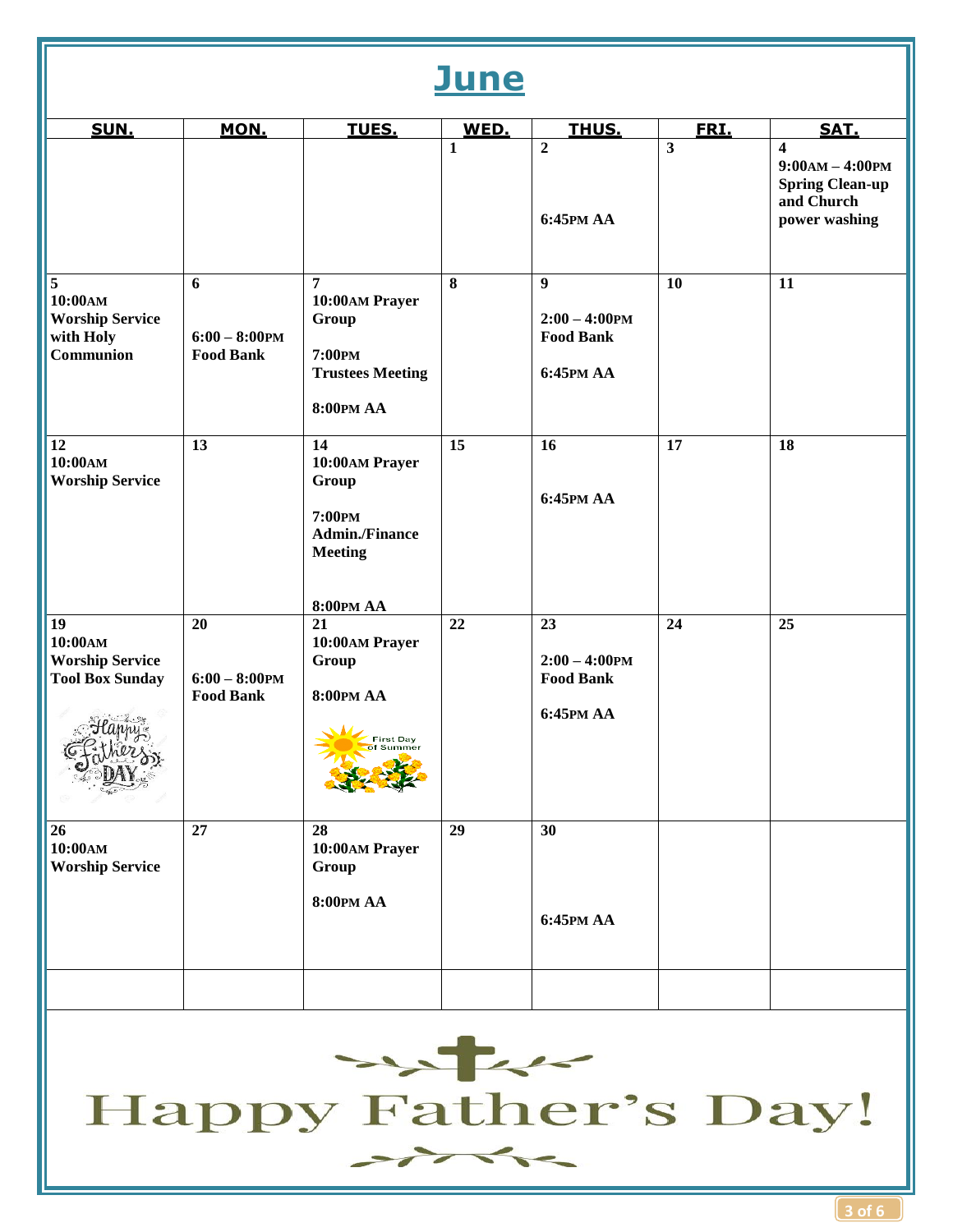

When Peter was 16, he finally got hold of his driver's license. In order to celebrate the special day, the whole family went out to the driveway and climbed into the car to enjoy his first official drive. However, dad went to the back seat, where he sat right behind his boy. When Bob saw his dad he said "Dad, you must be fed up of the front seat after teaching me how to drive all these days Right?" "Nope!", came the quick reply from the dad. "I'm going to sit back here and kick the back of your seat while you drive, just like you've been doing to me for the last sixteen years!"

~~~~~~~~~~~~~~~~~~~~~~~~~~~~~~~~~~~~~~~~~~~~~~~~~~~~~~~~~~~~~~~~~~~~~~ After tucking their three-year-old child Sammy in for bed one night, his parents heard sobbing coming from his room.

Rushing back in, they found him crying hysterically. He managed to tell them that he had swallowed a penny and he was sure he was going to die. No amount of talking was helping.

His father, in an attempt to calm him down, palmed a penny from his pocket and pretended to pull it from Sammy's ear. Sammy was delighted.

In a flash, he snatched it from his father's hand, swallowed, and then cheerfully demanded, "Do it again, Dad!"

~~~~~~~~~~~~~~~~~~~~~~~~~~~~~~~~~~~~~~~~~~~~~~~~~~~~~~~~~~~~~~~~~~~~~~

The story is told about the father of a vacationing family who came across a large sign that read, "Road Closed. Do Not Enter." The man proceeded around the sign because he was confident it would save them time. His wife was resistant to the adventure, but there was no turning back for this persistent road warrior. After a few miles of successful navigation, he began to boast about his gift of discernment. His proud smile was quickly replaced with humble sweat when the road led to a washedout bridge. He turned the car around and retraced his tracks to the main road. When they arrived at the original warning sign he was greeted by large letters on the back of the sign "Welcome back, stupid!"

#### ~~~~~~~~~~~~~~~~~~~~~~~~~~~~~~~~~~~~~~~~~~~~~~~~~~~~~~~~~~~~~~~~~~~~~~ **JuneAnnouncements**

Spring clean-up and Church power washing has been scheduled for Saturday June 4th from 9:00 AM to 4:00 PM. All are welcome to come and help. There will not be a UMM meeting that day.

~~~~~~~~~~~~~~~~~~~~~~~~~~~~~~~~~~~~~~~~~~~~~~~~~~~~~~~~~~~~~~~~~~~~~~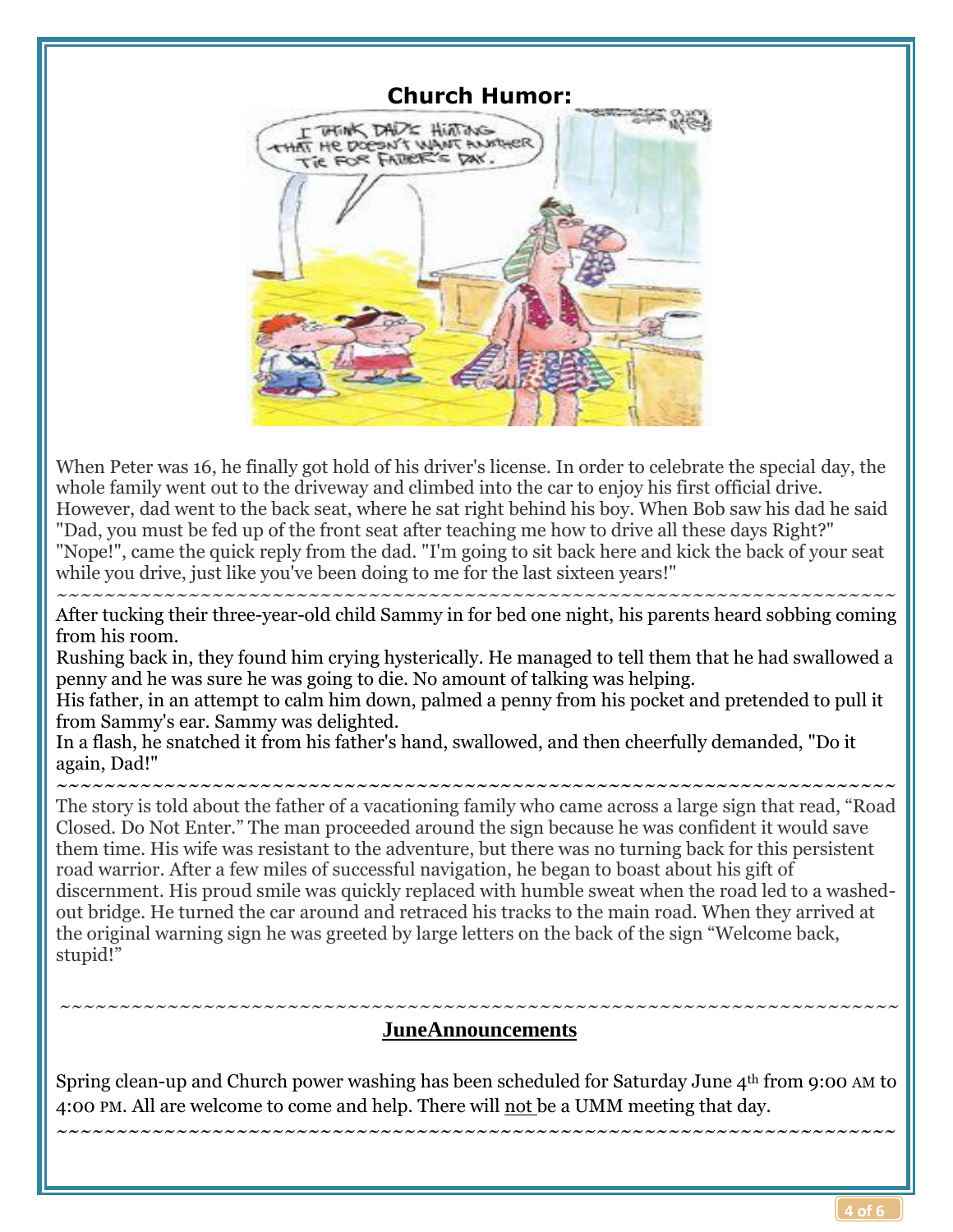June 4 @ 4:00 pm - Dedication at Winsted UMC new location ("The Church" at 27 Wheeler St). All are welcome.

~~~~~~~~~~~~~~~~~~~~~~~~~~~~~~~~~~~~~~~~~~~~~~~~~~~~~~~~~~~~~~~~~~~~~~

~~~~~~~~~~~~~~~~~~~~~~~~~~~~~~~~~~~~~~~~~~~~~~~~~~~~~~~~~~~~~~~~~~~~~~

Fellowship after the service. Rev. Sylvester will be attending.

Sunday June 5, 2022 will be Children's Sunday and the last day of Sunday School.

On Wednesday, June 22, 2022 at 7 p.m. Pleasant Valley United Methodist Church will host a presentation on the current opioid crisis. In the past few months our local communities have seen an increase in overdoses in the area, and too many friends and families are losing loved ones to addiction. Julia Jagger, MSW Community Outreach & Recovery Navigator at Greenwoods Counseling & Referrals, Inc. will be presenting on the Opioid Pandemic that this country is faced with. Greenwoods Counseling & Referral has become a leader in Litchfield County providing education and services to those struggling with or affected by addiction. Julia will be presenting an overview of the services Greenwoods provides. In addition, she will present on: What are opioids? Give a brief history of the opioid epidemic, what is happening in our county (trends in mental health and addiction), as well as how to access Narcan, support services in our community. There will be time for questions as well as handouts and contact information for follow up services if needed. Anyone from the community is welcome to attend.

## Northeast Cooperative Parish

~~~~~~~~~~~~~~~~~~~~~~~~~~~~~~~~~~~~~~~~~~~~~~~~~~~~~~~~~~~~~~~~~~~~~~

~~~~~~~~~~~~~~~~~~~~~~~~~~~~~~~~~~~~~~~~~~~~~~~~~~~~~~~~~~~~~~~~~~~~~~

Our cooperative Parish groups, which were formed earlier this year are being reconfigured as of July 1. Pleasant Valley will now be aligned with the Northeast Parish along with Simsbury, North Canton, Copperhill, and Winsted. The clergy will meet at the beginning of June to initiate our ministry together. A second meeting will soon follow with Laity in attendance. Each church has been asked to identify one or two parishioners to serve on a Cooperative Parish Council. If this is something that you may have an interest in, please contact Pastor Barbara.

The Kid's for Christ Fun Day has been postponed to Saturday, August 20th with a rain date of August 27th. This event is a product of the Northwest Cooperative Parish and I hope many will attend, More details to follow.

Let the games and other family fun day activities begin.

Sunday School

~~~~~~~~~~~~~~~~~~~~~~~~~~~~~~~~~~~~~~~~~~~~~~~~~~~~~~~~~~~~~~~~~~~~~~

~~~~~~~~~~~~~~~~~~~~~~~~~~~~~~~~~~~~~~~~~~~~~~~~~~~~~~~~~~~~~~~~~~~~~~

The last day of Sunday School for this year will be on Pentecost June 5th. On that day we will celebrate our students and teacher as well as hand out Bibles to our 4th grade students.